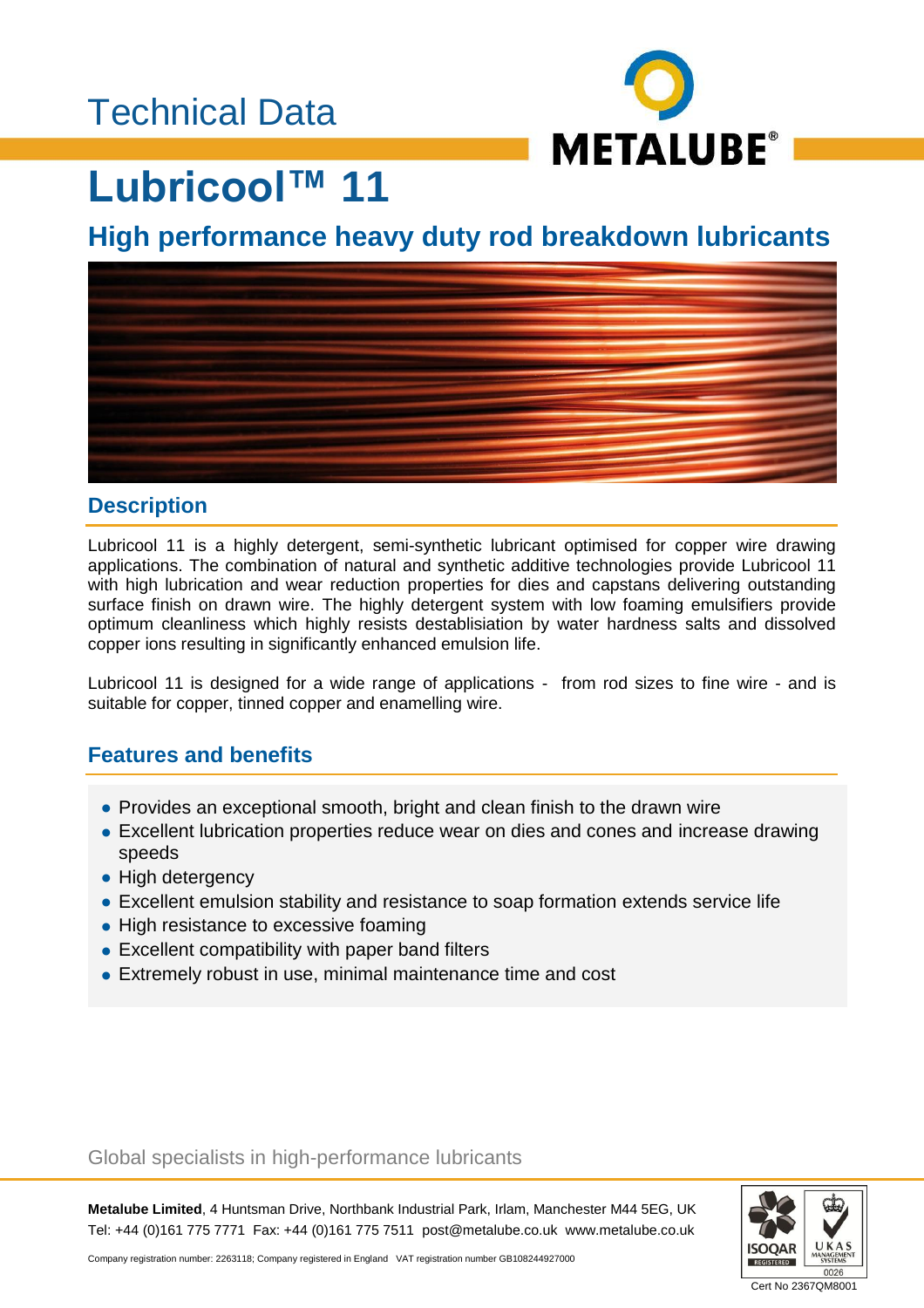# Technical Data



# **Lubricool™ 11**

### **Recommended instructions for use**

Best used in low hardness and low salt content water, but can be used in waters with up to 200 ppm CaCO<sub>3</sub> hardness. Ideally, use water with an initial hardness of 60-100 ppm CaCO<sub>3</sub> to prepare a fresh emulsion, with de-ionised water being used for subsequent replacement of evaporation losses, spillage etc. Bulk emulsion operating temperatures of 35 – 40 °C are recommended.

To prepare an emulsion always add Lubricool 11 concentrate to water with adequate agitation – **never** add water to the concentrate.

For further information consult the Metalube wire drawing lubricants guide.

#### **Dilution range**

| Rod breakdown     | Conventionally cast and rolled rod | $10 - 12\%$ |
|-------------------|------------------------------------|-------------|
|                   | Dip form, shaped or shaved rod     | $12 - 15%$  |
| Intermediate wire | Heavy (entry 3-4mm)                | $6 - 8\%$   |
|                   | Fine (entry $\langle$ 2mm)         | $4 - 6%$    |

#### **Pack sizes**

Lubricool 11 is available in 1000 litre IBC or 205 litre drums.

### **Technical data (typical values)**

| <b>Property</b>                                         | <b>Test method</b> | <b>Result</b>                     |
|---------------------------------------------------------|--------------------|-----------------------------------|
| Concentrate appearance                                  | <b>MSTM1</b>       | Clear brown oil                   |
| <b>Emulsion appearance</b><br>(10% in de-ionised water) | MSTM <sub>9</sub>  | Fine semi-translucent<br>emulsion |
| <b>Emulsion pH</b><br>(10% in de-ionised water)         | MSTM 18            | 9.1                               |
| Density at 20°C                                         | MSTM <sub>23</sub> | $0.96$ g.cm <sup>-3</sup>         |
| Conductivity at 25°C<br>(10% de-ionised water)          | MSTM 34            | $1015 \mu S$                      |

#### Global specialists in high-performance lubricants

**Metalube Limited**, 4 Huntsman Drive, Northbank Industrial Park, Irlam, Manchester M44 5EG, UK Tel: +44 (0)161 775 7771 Fax: +44 (0)161 775 7511 post@metalube.co.uk www.metalube.co.uk



Company registration number: 2263118; Company registered in England VAT registration number GB108244927000